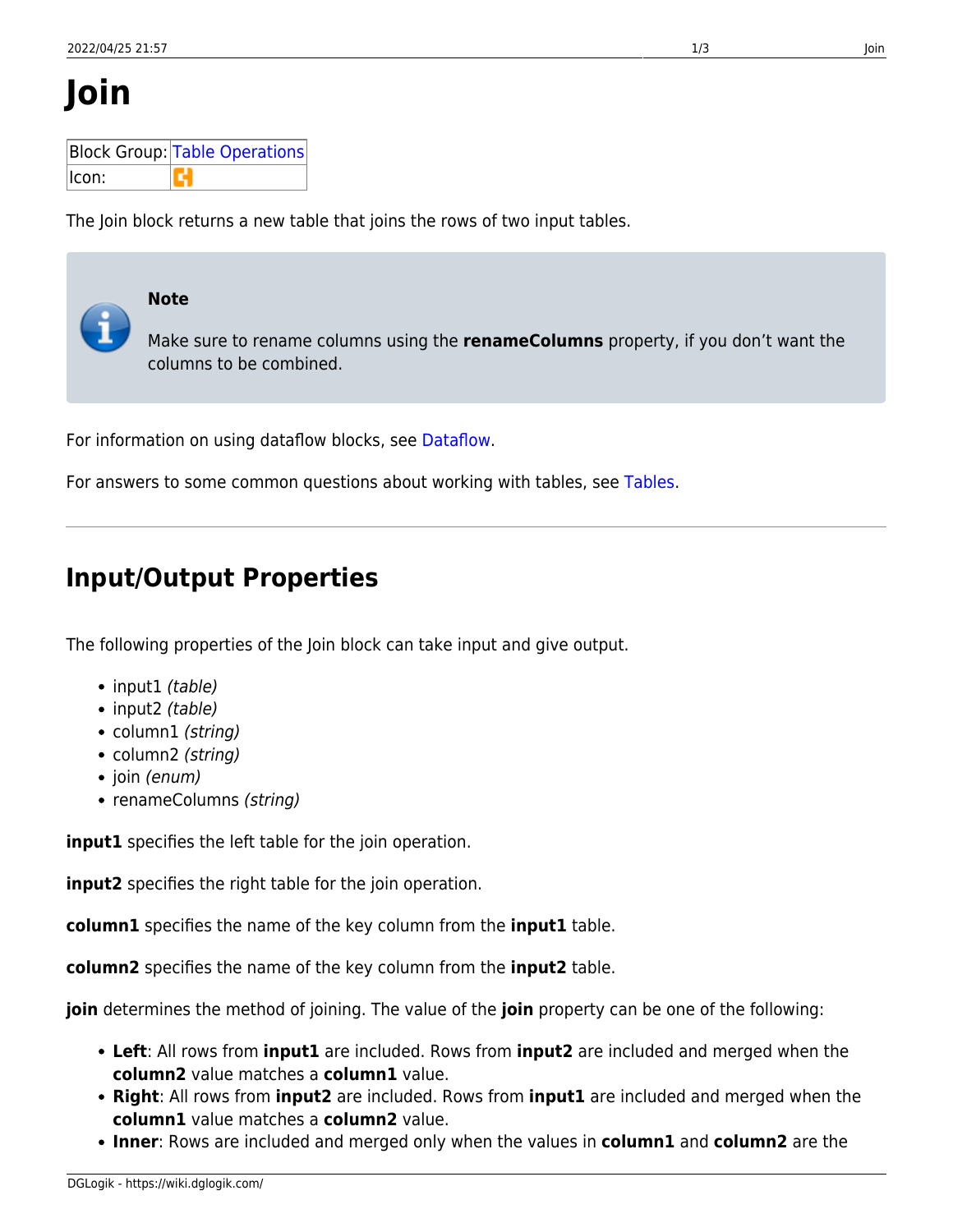same.

- **Full**: All rows from both tables are included, and the rows are merged if the values of **column1** and **column2** are the same.
- **Union**: All rows from both tables are included in a new table. Rows are not merged.

**renameColumns** determines the names in the output table for columns that come from **input2**. Use this syntax:

column1:newName column2:newName

To edit text in a popup window, click the **Edit in Window** icon. To create line breaks between columns, press Alt + Enter in the block properties panel, or press Enter in the popup window.

## **Output Property**

The following property of the Join block can give output but cannot take input.

• output *(table)* 

**output** returns the joined table.

#### **Order of Priority for Duplicate Column Names**

If column names are the same and are not renamed using the **renameColumns** property, the type of join determines the order of priority, as follows:

- In a left, inner, or full join, the value in the **input1** table overrides the value in the **input2** table.
- In a right join, the value in the **input2** table overrides the value in the **input1** table.
- In a union join, all values are included.

### **Example**

The following image shows an example of the Join block. In this example, a left join operation is performed.